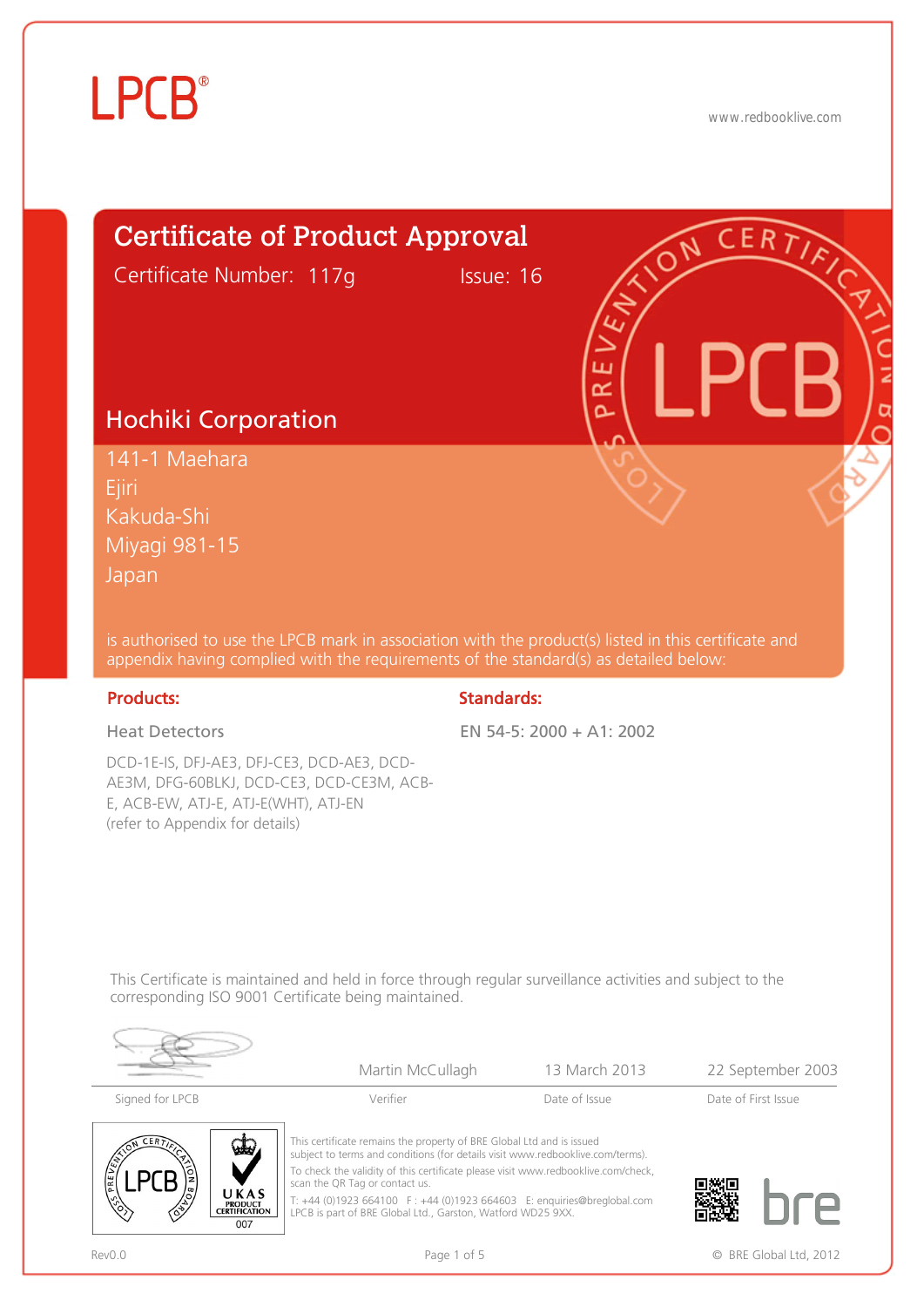## **LPCB**®

### Appendix to Certificate Number: Issue: Hochiki Corporation

## Issue: 16

| Certified<br>Products | <b>Description</b>                                                                                                                                                                                                                                                                                                 | <b>LPCB</b><br>Ref. No. |
|-----------------------|--------------------------------------------------------------------------------------------------------------------------------------------------------------------------------------------------------------------------------------------------------------------------------------------------------------------|-------------------------|
| $DCD-1E-1S$           | Class A1 conventional intrinsically safe fixed temperature and rate of rise heat<br>detector (YBN-R/4IS <sup>1</sup> base)                                                                                                                                                                                         | 117q/01                 |
| DFJ-AE3               | Class A1S conventional fixed temperature heat detector (YCA-RL/3H2M, YBN-<br>R/6SK and YBN-R/6 bases)                                                                                                                                                                                                              | 117g/02                 |
| DFJ-CE3               | Class CS conventional fixed temperature heat detector (YCA-RL/3H2M, YBN-<br>R/6SK Schottky and YBN-R/6 bases)                                                                                                                                                                                                      | 117g/03                 |
| DCD-AE3               | Class A1R conventional rate of rise temperature heat detector (YCA-RL/3H2M, 117g/04<br>YBN-R/6SK and YBN-R/6 bases)                                                                                                                                                                                                |                         |
| DCD-AE3M              | Conventional Class A1R rate of rise temperature heat detector (YBN-R/6M<br>base)                                                                                                                                                                                                                                   | 117g/04                 |
| DFG-60BLKJ            | Class A2 conventional fixed temperature water resistant heat detector                                                                                                                                                                                                                                              | 117g/05                 |
| DCD-CE3               | Class CR conventional rate of rise high temperature heat detector<br>(YBN-R/6 base)                                                                                                                                                                                                                                | 117g/06                 |
| DCD-CE3M              | Conventional Class CR rate of rise high temperature heat detector (YBN-R/6M<br>base)                                                                                                                                                                                                                               | 117g/06                 |
| $ACB-E$               | Intelligent Analogue addressable Class P heat detector (YBN-R/3 and YBO-<br>R/SCI <sup>1</sup> bases)<br>Note: Meets requirements of EN 54-5:2000 for classes A1R, A1S, BR, BS, CR<br>and CS when used with ACB-E protocol and classes A1S, BS and CS when<br>used with ATG-E protocol.                            | 117g/09                 |
| ACB-EW                | Weather proof Intelligent Analogue addressable Class P heat detector (YBN-<br>R/3 <sup>1</sup> and YBO-R/SCI <sup>1</sup> bases)<br>Note: Meets requirements of EN 54-5:2000 for classes A1R, A1S, BR, BS, CR<br>and CS when used with ACB-E protocol and classes A1S, BS and CS when<br>used with ATG-E protocol. | 117g/10                 |
| ATJ-E                 | Intelligent Analogue addressable Class P heat detector (YBN-R/3 <sup>1</sup> , YBN-<br>R/3(SCI) <sup>1</sup> , YBO-R/SCI <sup>1</sup> , YBO-BS <sup>1</sup> and YBO-BSB <sup>1</sup> bases)<br>Note: Meets requirements of EN 54-5:2000 for classes A1R, BR and CR, A1S,<br>BS and CS.                             | 117g/13                 |
| ATJ-E(WHT)            | Intelligent Analogue addressable Class P heat detector (YBN-R/3 <sup>1</sup> , YBN-<br>R/3(SCI) <sup>1</sup> , YBO-R/SCI <sup>1</sup> , YBO-BS <sup>1</sup> and YBO-BSB <sup>1</sup> bases)                                                                                                                        | 117g/13                 |

This Certificate is maintained and held in force through regular surveillance activities and subject to the corresponding ISO 9001 Certificate being maintained.



UKAS

PRODUCT<br>CERTIFICATION

007

 $LPCB$ 

 $\Diamond$ 

|                      | Martin McCullagh                                                                                                                                        | 13 March 2013 | 22 September 2003   |
|----------------------|---------------------------------------------------------------------------------------------------------------------------------------------------------|---------------|---------------------|
| Signed for LPCB      | Verifier                                                                                                                                                | Date of Issue | Date of First Issue |
| $\mathbf{G}_\lambda$ | This certificate remains the property of BRE Global Ltd and is issued<br>subject to terms and conditions (for details visit www.redbooklive.com/terms). |               |                     |



To check the validity of this certificate please visit www.redbooklive.com/check, scan the QR Tag or contact us.

T: +44 (0)1923 664100 F : +44 (0)1923 664603 E: enquiries@breglobal.com LPCB is part of BRE Global Ltd., Garston, Watford WD25 9XX.

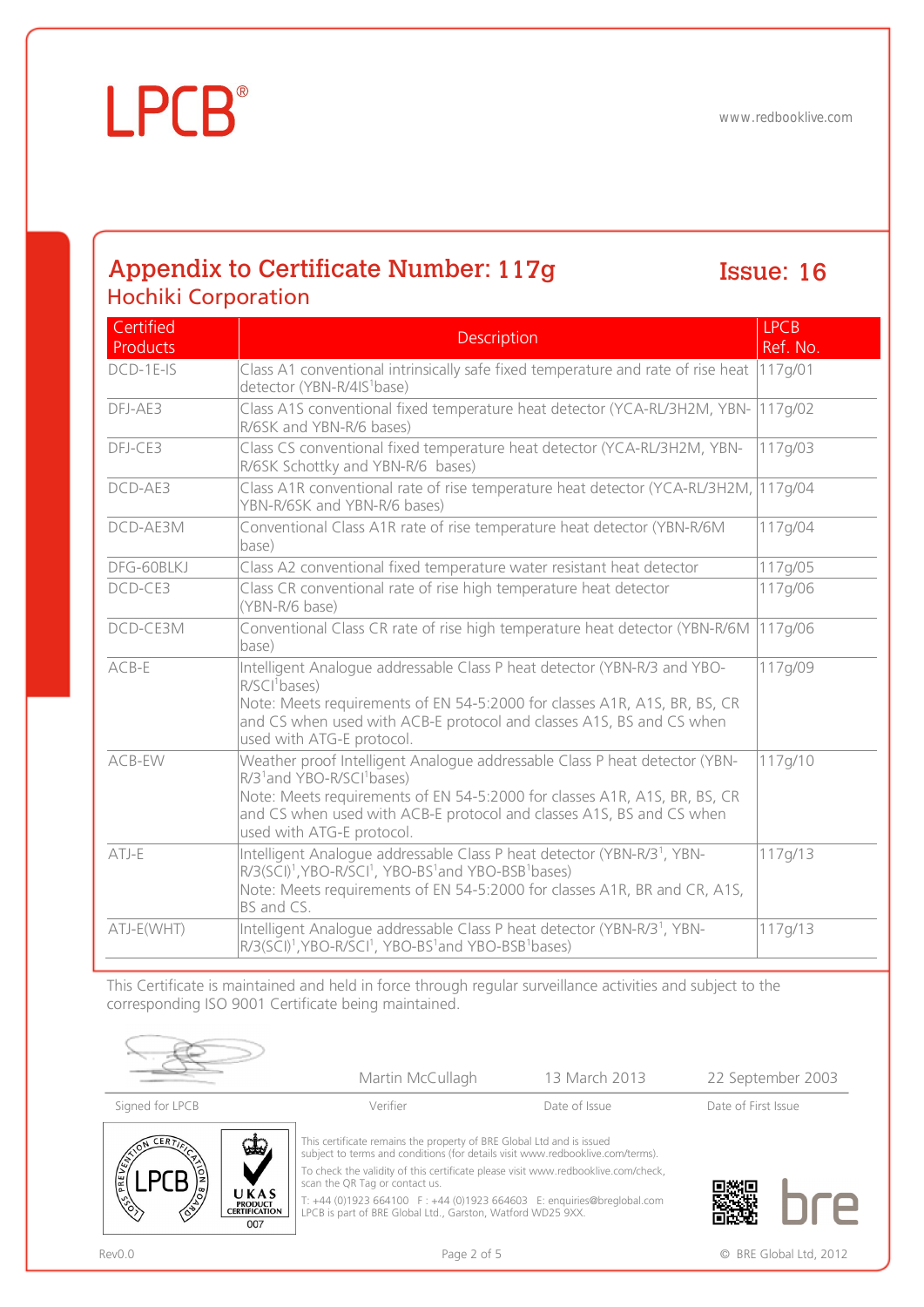## Appendix to Certificate Number: Issue: Hochiki Corporation

## Issue: 16

| Certified<br>Products | <b>Description</b>                                                                                                                                                                                                                                      | <b>LPCB</b><br>Ref. No. |
|-----------------------|---------------------------------------------------------------------------------------------------------------------------------------------------------------------------------------------------------------------------------------------------------|-------------------------|
|                       | Note: Meets requirements of EN 54-5:2000 for classes A1R, BR, CR, A1S, BS<br>and CS.                                                                                                                                                                    |                         |
| ATJ-EN                | Intelligent Analogue addressable Class P heat detector<br>(YBN-R/3 <sup>1</sup> , YBO-R/SCI <sup>1</sup> , YBO-BS <sup>1</sup> and YBO-BSB <sup>1</sup> bases)<br>Note: Meets requirements of EN 54-5: 2000 for classes A1R, BR CR, A1S, BS<br>land CS. | 117g/14                 |
| ATJ-EN(WHT)           | Intelligent Analogue addressable Class P heat detector<br>(YBN-R/3 <sup>1</sup> , YBO-R/SCI <sup>1</sup> , YBO-BS <sup>1</sup> and YBO-BSB <sup>1</sup> bases) Note: Meets<br>requirements of EN 54-5: 2000 for classes A1R, BR, CR, A1S, BS and CS.    | 117g/14                 |

### Additional Information:

**LPCB**®

#### Bases:

| $YBN-R/3$    | Standard base                                   |
|--------------|-------------------------------------------------|
| YBN-R/4IS    | Conventional Intrinsically Safe Mounting base   |
| YBN-R/6      | Standard base                                   |
| YBN-R/6M     | Standard Base                                   |
| YBN-R/6SK    | Schottky diode base                             |
| YBO-R/SCI    | Positive Switching Short circuit isolating base |
| YCA-RL/3H2M  | Addressable base                                |
| YBO-BS       | Base sounder                                    |
| YBO-R/6PA    | Protector alarms base                           |
| YBO-R/6R     | Relay base                                      |
| YBO-R/6RS    | Relay latching basy with schottky diode         |
| YBO-R/6RN    | Relay base non-latching                         |
| YBN-R/3(SCI) | Short circuit isolating base                    |
| YBO-RSCI/NS  | Negative switching short circuit isolating base |
| YBF-RL/4H3H  | 2 wire common mounting base                     |

This Certificate is maintained and held in force through regular surveillance activities and subject to the corresponding ISO 9001 Certificate being maintained.

|                                                                                                 | Martin McCullagh                                                                                                                                                                                                                                                                                                                                                                                                        | 13 March 2013 | 22 September 2003   |
|-------------------------------------------------------------------------------------------------|-------------------------------------------------------------------------------------------------------------------------------------------------------------------------------------------------------------------------------------------------------------------------------------------------------------------------------------------------------------------------------------------------------------------------|---------------|---------------------|
| Signed for LPCB                                                                                 | Verifier                                                                                                                                                                                                                                                                                                                                                                                                                | Date of Issue | Date of First Issue |
| ERT,<br>PREVEN<br>UKAS<br>$\sqrt{\frac{2}{3}}$<br><b>PRODUCT</b><br><b>CERTIFICATION</b><br>007 | This certificate remains the property of BRE Global Ltd and is issued<br>subject to terms and conditions (for details visit www.redbooklive.com/terms).<br>To check the validity of this certificate please visit www.redbooklive.com/check,<br>scan the QR Tag or contact us.<br>T: +44 (0)1923 664100 F: +44 (0)1923 664603 E: enquiries@breglobal.com<br>LPCB is part of BRE Global Ltd., Garston, Watford WD25 9XX. |               |                     |

 $\epsilon$ 



Rev0.0 **Page 3 of 5** Page 3 of 5 **CONFIDENT CONFIDENT CONFIDENT CONFIDENT CONFIDENT CONFIDENT CONFIDENT CONFIDENT CONFIDENT CONFIDENT**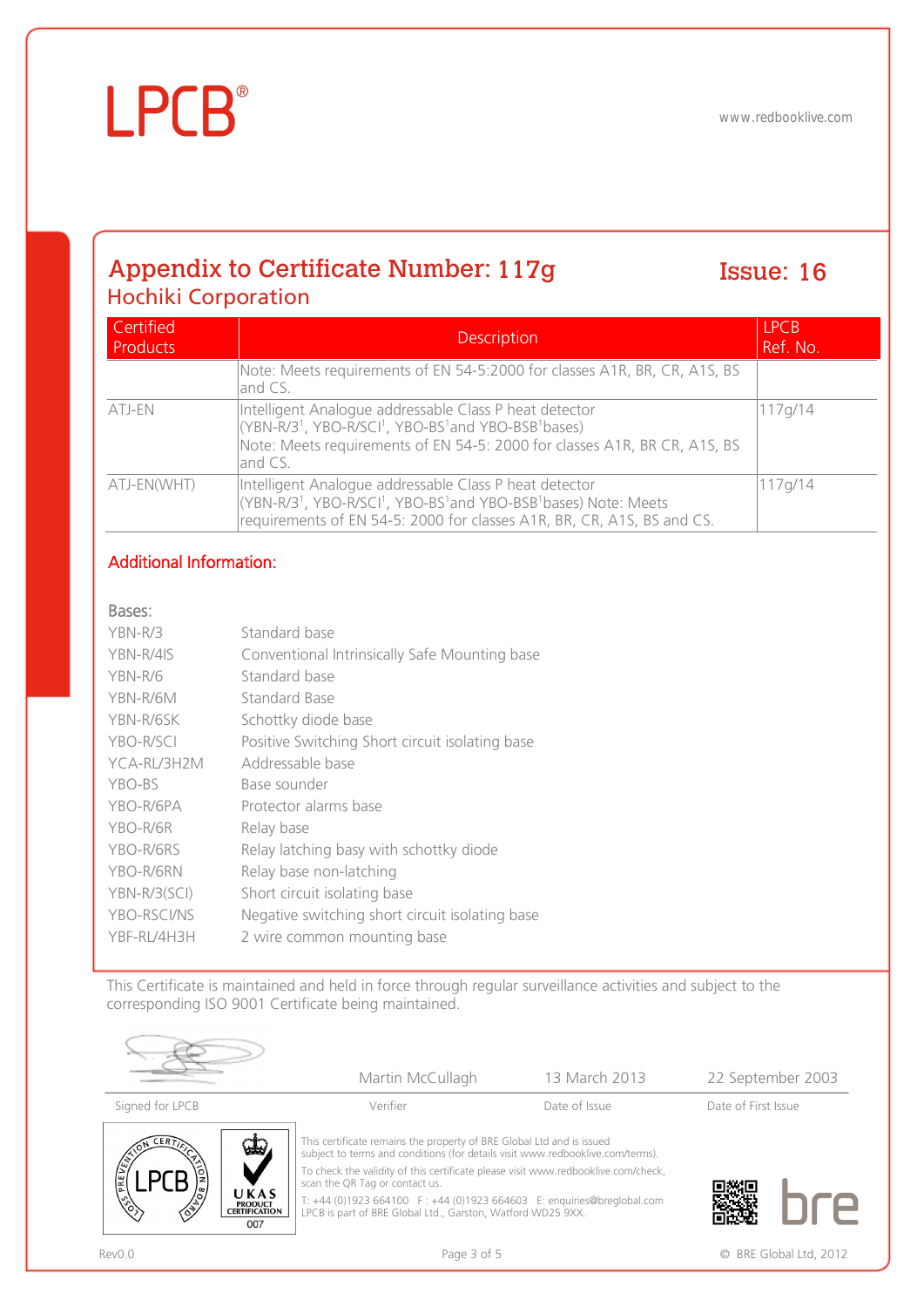## **LPCB**®

www.redbooklive.com

### Appendix to Certificate Number: 117g Issue: Hochiki Corporation Additional Information

## $Issue: 16$

#### Bases:

YBF-RL/4H5H 2 wire common mounting base YBO-BSB Base sounder beacon

This Certificate is maintained and held in force through regular surveillance activities and subject to the corresponding ISO 9001 Certificate being maintained.



|                         | Martin McCullagh                                                                                                                                        | 13 March 2013 | 22 September 2003   |
|-------------------------|---------------------------------------------------------------------------------------------------------------------------------------------------------|---------------|---------------------|
| Signed for LPCB         | Verifier                                                                                                                                                | Date of Issue | Date of First Issue |
| $\mathbf{\hat{\omega}}$ | This certificate remains the property of BRE Global Ltd and is issued<br>subject to terms and conditions (for details visit www.redbooklive.com/terms). |               |                     |



To check the validity of this certificate please visit www.redbooklive.com/check,

scan the QR Tag or contact us. T: +44 (0)1923 664100 F : +44 (0)1923 664603 E: enquiries@breglobal.com

LPCB is part of BRE Global Ltd., Garston, Watford WD25 9XX.